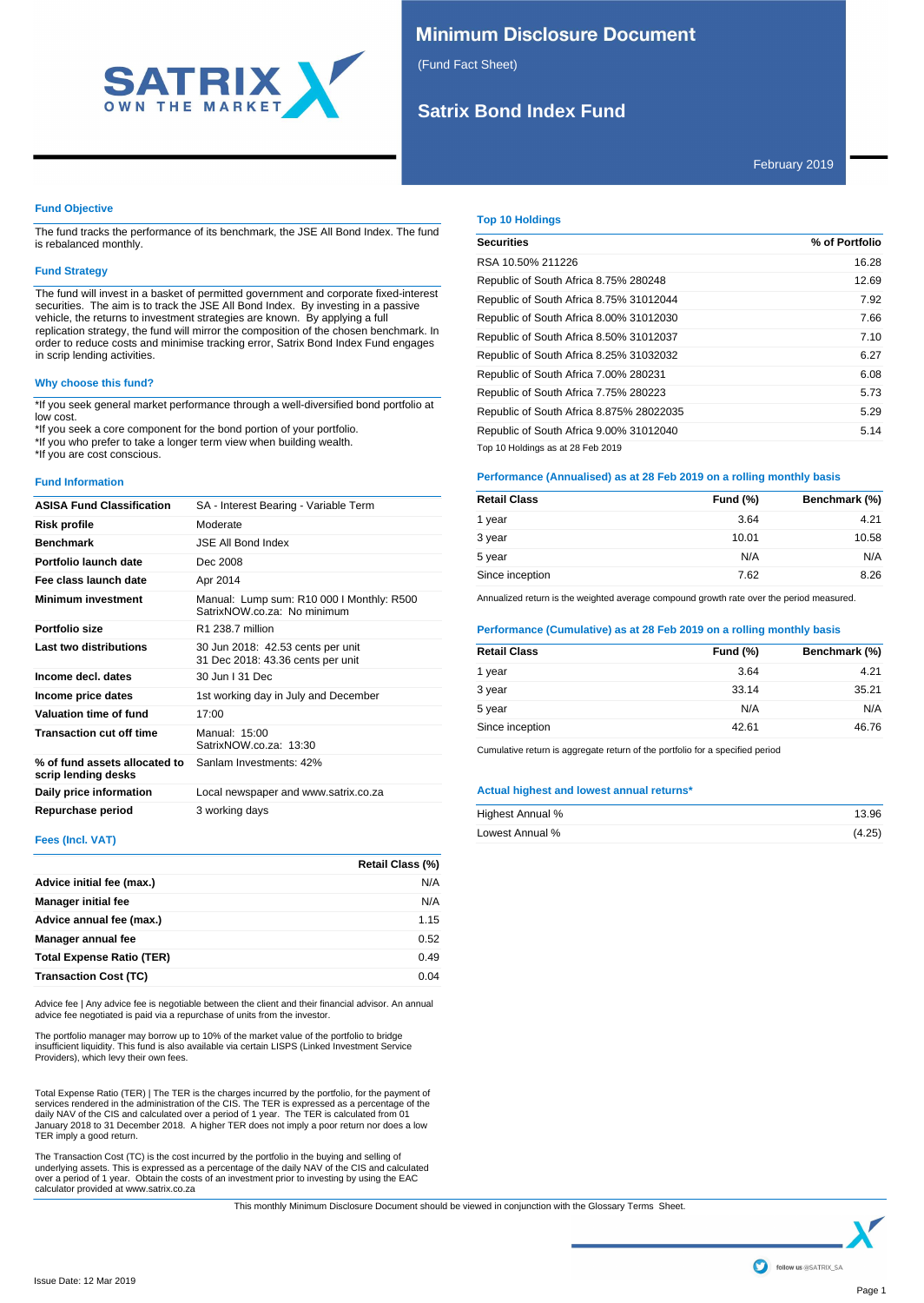

# **Minimum Disclosure Document**

(Fund Fact Sheet)

# **Satrix Bond Index Fund**

February 2019

### **Asset Allocation**



# **Portfolio Manager(s) Quarterly Comment - 31 Dec 2018**

#### **Markets were very volatile**

The standout feature of the markets in the fourth quarter was volatility in the equity markets and the near 35% collapse in oil prices. Since the beginning of the year the US equity markets had been driven higher by earnings growth associated with tax cuts and outperformance by the US economy. Other markets struggled to perform in the face of a stronger Dollar, rising oil prices and trade tension between the US and its trading partners. Oil prices hit a four-year peak in early October before evidence started to emerge showing increased US stocks and a report from the International Energy Agency (IEA) showing lower demand growth for oil for 2018 and 2019 due to weaker economic growth. On 3 November, a day before Iranian sanctions were due to be implemented, the Trump administration announced that eight countries had been granted a six-month extension before they had to cut imports of Iranian oil. Increased production from Russia and Saudi Arabia was meant to stabilise oil prices in the event of Iranian sanctions; instead, it has led to the market being oversupplied. The fall in oil prices will impact inflation and has resulted in the US bond market repricing policy rate expectations for 2019.

The yield on the US 10-year bond fell from a high of 3.23% on 8 November to end the year at 2.68%. The increased volatility and subsequent fall of the equity markets increased demand for safe-haven assets such as bonds. The US bond market is increasingly worried that the Federal Reserve (Fed) is making a policy mistake by raising rates in the face of declining inflation and slowing growth. Along with the US, 12 other OECD and G20 countries, including Mexico, Russia and Canada, raised policy rates in the fourth quarter.

The next instalment of tariffs on Chinese imports to the US was due to come into effect on 1 January 2019. However, the two sides declared a temporary truce following negotiations at the G20 meeting in Argentina to give negotiations a chance. The new deadline to reach a deal is now 1 March 2019. In the meantime, China has reversed some of the retaliatory tariffs on US cars and corn imports. While these moves have been positive for markets, they have generally been overshadowed by Fed rate hikes.

### **Bond Market Review**

The yield on the benchmark US 10-year bond fell to 2.68% from 3.08% during the quarter and the market repriced expectations of rate hikes for 2019 and beyond. This was despite a 0.25% increase in the federal funds rate at the December Federal Open Market Committee (FOMC) meeting. The dot plot, which shows Fed officials' rate expectations, now projects just two rate hikes in 2019 and a terminal rate of 2.75% in 2021, a decline of 0.25% compared to the September projections. Elsewhere, 10-year bond yields in Japan fell from 0.16% to 0% and in Germany the 10-year bond yield ended the year at 0.24%. The stock of debt with negative yields rose to about US\$8 trillion from US\$5.7 trillion in October 2018.

Capital flows out of emerging markets stabilised in the fourth quarter, with November inflows followed by small outflows in December. The South African bond market experienced outflows of R5.3 billion for December, resulting in net outflows of R70.8 billion for the year.

National Treasury's Medium Term Budget Policy Statement again disappointed as fiscal consolidation was delayed owing to projections of fiscal deficits of about 4% of

GDP. This resulted in a sharply steeper curve with the spread between the 30-year and 10-year bond increasing from 0.66% to 0.75%. However, the FTSE/JSE All Bond Index (ALBI) had a positive return of 2.8% as the benchmark R186 yields rallied from 9.03% to 8.875% during the quarter. Credit continued to perform strongly as demand outstripped supply.

#### **Bond Market Outlook**

In the first quarter of 2019 the bond market will be keenly anticipating the February Budget, not least because it will be seen as Tito Mboweni's first budget given that he could not have influenced the October statement having taken over the post as finance minister just two weeks before. The market will be anticipating a much tighter fiscal policy stance. Failure to deliver could hasten a credit downgrade from Moody's. While there is reason to believe that reforms will only be delivered after the May general elections, should the ANC win a convincing mandate, the market will also be anticipating announcement of SOE reforms to enhance sustainability.

For the first half of 2019 - and for the first quarter in particular - the market will be supported by declining inflation locally and a pause in the Fed hiking cycle. However, the recent rally in developed market bond yields has left the markets vulnerable to a repricing of policy rates in line with the Fed's projections. With inflation expected to average about 5.2% in 2019, local bonds offer good value with the 10-year bond yielding about 3.8% when adjusted for inflation.

The general consensus is that markets should see volatility remain high in 2019 as they grapple with Brexit uncertainly and the continuing trade war between China and the US. We share this view.

# **Portfolio Manager(s)**

### **The Satrix Investment Team**

#### **Management of Investments**

The management of investments are outsourced to Sanlam Investment Management (Pty) Ltd, FSP 579, an authorised Financial Services Provider under the Financial Advisory and Intermediary Services Act, 2002.

This monthly Minimum Disclosure Document should be viewed in conjunction with the Glossary Terms Sheet.